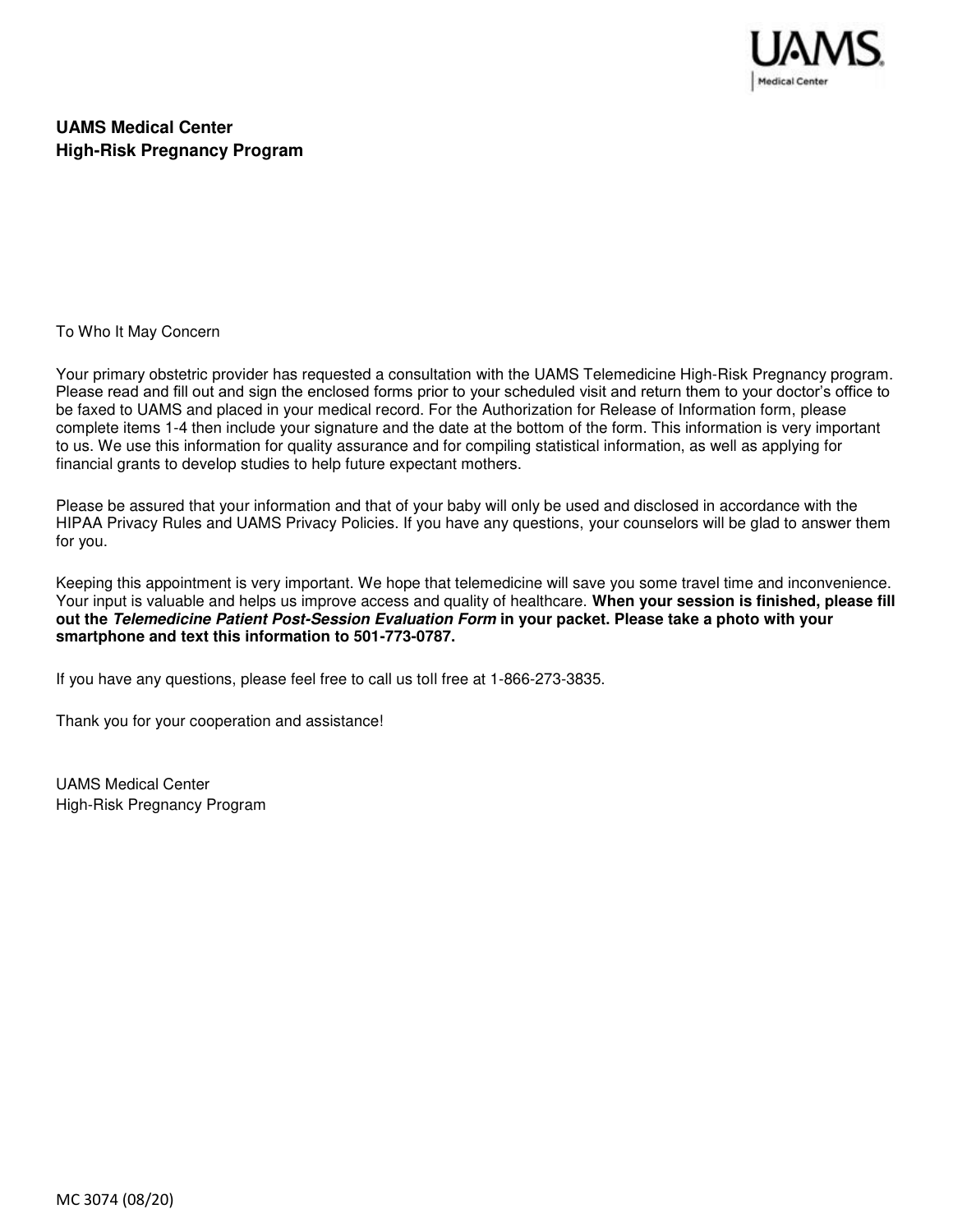

# **High-Risk Pregnancy Program Telemedicine Clinic 1.866.273.3835 (toll free)**

Your telemedicine appointment is scheduled.

It is important that you return your completed forms to your doctor's office to be faxed to UAMS and placed in your medical records.

If you are diabetic, please Bring Blood Sugar Logs to Every Clinic Appointment.

#### **Video Visit Instructions**

#### **Please check your smartphone for your text appointment link 30 minutes early for your appointment.**

Your provider will send a text message to your smartphone containing a link within 30 minutes of your scheduled appointment time.

- 1. Click the link to start your visit.
- 2. Wait for your provider to join the video visit it may take several minutes for the provider to join. Please wait patiently and your provider will join your call within the allotted appointment time range.
- 3. If you receive the text prior to your appointment time, you may be seen if you are available. If you do not click the link in the text message, your provider will call you to help you join the video visit.

If you do not receive a text or call within 30 minutes of your scheduled time, please contact the clinic directly at *501-296-1800.* 

#### **Ultrasound Visit Instructions**

#### **Please arrive 30 minutes early for your appointment.**

You will go to the designated clinic or hospital for your appointment and check in at the registration desk.

- 1. The staff will take you to an exam room to start your visit.
- 2. A sonographer will be in the exam room and in some cases your primary provider may be in the room also.
- 3. The number of family members allowed to be with you will depend on the clinic or hospital where your visit is taking place. (that number may be zero or one, please check before your visit.)

If you are diabetic: Please Bring Blood Sugar Logs to Every Clinic Appointment.

#### **It is important that you return your completed forms to your doctor's office to be faxed to UAMS and placed in your medical records.**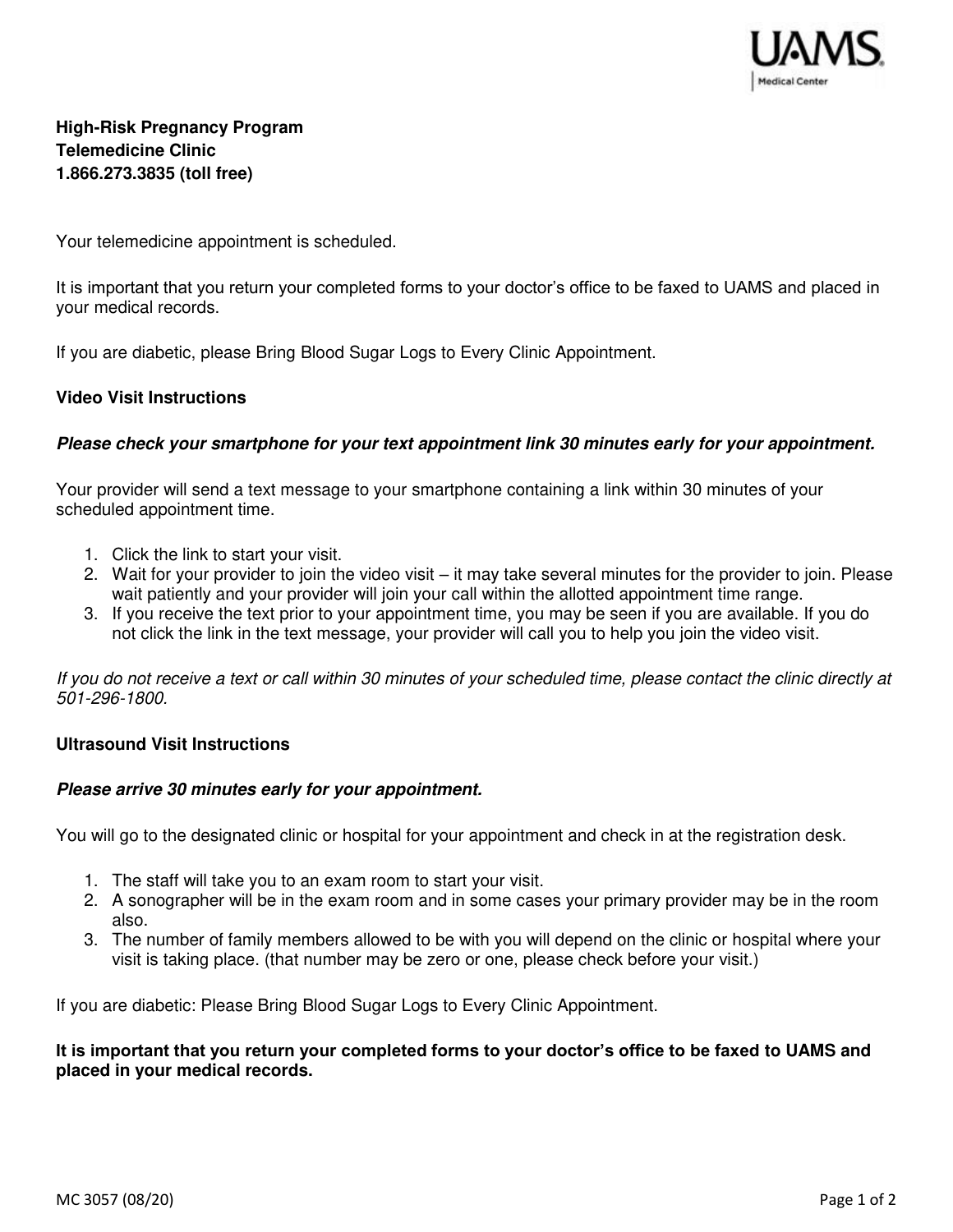

# **High-Risk Pregnancy Telemedicine Program**

#### **What to expect:**

A lot like usual doctor appointments, you may go into a patient exam room or your appointment may be in a private area of your choice. If your appointment is in your home or another private location of your choice, you will receive a text message to your smartphone with a link to click on and start your appointment (*see instructions for video visit on the previous page*).

If your appointment is in a clinic, hospital or doctor's office, you will be in an exam room. A physician, nurse and/or sonographer may also be in the exam room and you will see a piece of equipment like a television screen or computer monitor with a camera. You will receive the same kind of exams that you would receive during a usual doctor's appointment.

Health care professionals at UAMS will introduce themselves and identify you as their patient. You will be able to see and hear them, and they will be able to see and hear you. You may move and talk naturally. If you have an ultrasound, you, the health care providers in the exam room and the professionals at UAMS will be able to look at and discuss the ultrasound with you. You will be part of the discussion, so the UAMS providers may ask you questions. Do not hesitate to ask any questions.

The basic difference with a telemedicine appointment is that you will be talking with a physician or healthcare professional who is not in the same room with you. Although they are actually at UAMS, the telecommunication equipment and smartphones allow you to see, hear and communicate with the healthcare providers at UAMS almost like they were standing next to you. If you have any questions, please feel free to call us toll free at 1-866-273-3835.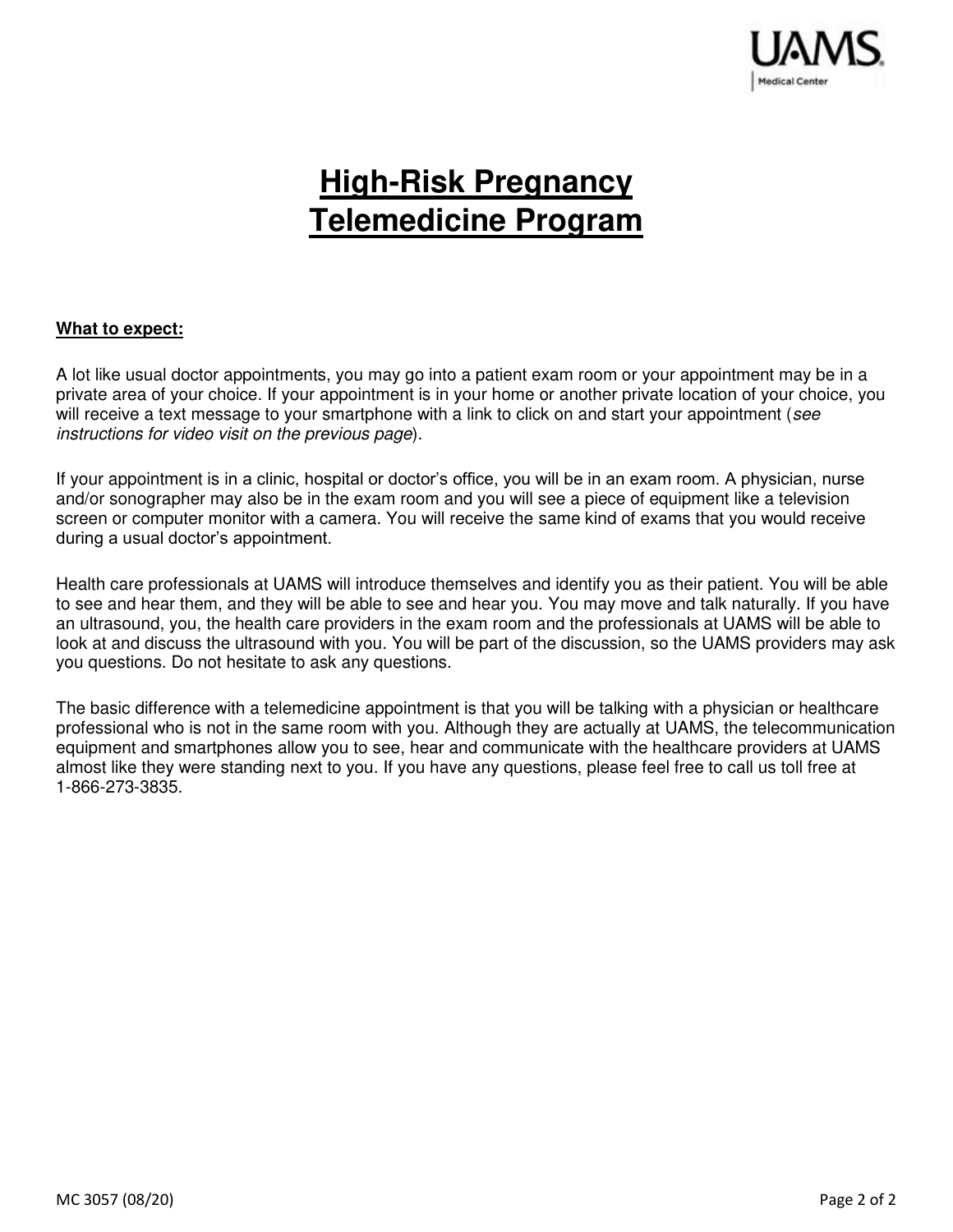

# **High-Risk Pregnancy Telemedicine Program**

# **What is the High-Risk Pregnancy Telemedicine Program?**

The High-Risk Pregnancy Program intends to improve neonatal outcomes through evidence-based care and guidelines, research, health care education and a 24/7 call center. This program offers consultations by UAMS board certified Maternal Fetal Medicine (MFM) physicians using telemedicine technology. The High-Risk Pregnancy Program is a joint program of the University of Arkansas for Medical Sciences (UAMS) College of Medicine, the Arkansas Department of Human Services, and the Arkansas Medical Society. This unique program is designed to be a support network for highrisk obstetric patients and practitioners in Arkansas. To learn more about this program, visit [https://angels.uams.edu](https://angels.uams.edu/) 

# **What is telemedicine?**

Telemedicine includes a variety of methods for healthcare delivery such as two-way video, email, text, wireless phones, iPads, and computers. Telemedicine can be used in clinics, hospitals and homes.

# **What are the benefits and limits of UAMS telemedicine?**

UAMS has the only virtual team of board certified maternal fetal medicine specialists and obstetric generalists in Arkansas who team with a nurse practitioner, diabetic educator and genetic counselor to provide comprehensive care for high-risk obstetric patients. This method of healthcare delivery creates access to patients and community-based providers across the state, saving transportation cost and time. In addition, community-based providers receive valued support when needed. However, telemedicine does have limits. Some conditions are best assessed in the clinic in Little Rock.

# **What about consent and privacy?**

The High-Risk Pregnancy Program is dedicated to protecting patient rights and privacy. You will be asked to sign a consent giving your permission to be seen via telemedicine. When you sign this consent, you are agreeing to the electronic transfer of your Protected Health Information (PHI) as well as the limits outlined. The Health Insurance Portability and Accountability Act of 1996 (HIPAA) requires the establishment of standards to protect patient privacy and confidentiality. The telemedicine equipment encrypts data for security; however there is a very small possibility that the data could be intercepted by unauthorized persons.

## **What conditions are seen over telemedicine?**

Many different conditions can be evaluated through a telemedicine consult. Some of the conditions that we can evaluate include advanced maternal age, diabetes management, maternal exposures, maternal diseases, elevated maternal serum screen, family history of chromosomal abnormalities, suspected fetal anomalies detected during a level I ultrasound, oligohydramnios, polyhydramnios, fetal arrhythmias, and intrauterine abnormalities**.** 

## **What about reimbursement?**

Insurance coverage for Telemedicine services should be similar to in person consults under the Arkansas Telemedicine Law: Arkansas Act 887.

## **What if I have questions?**

PLEASE ASK ANY QUESTIONS YOU MAY HAVE. There are no dumb questions. Our staff welcomes questions. You may ask the telemedicine nurse, genetic counselor or physician questions at any time during your clinic visit. If you need information about appointments, insurance, your rights or anything else, please call **1.866.273.3835** (toll free).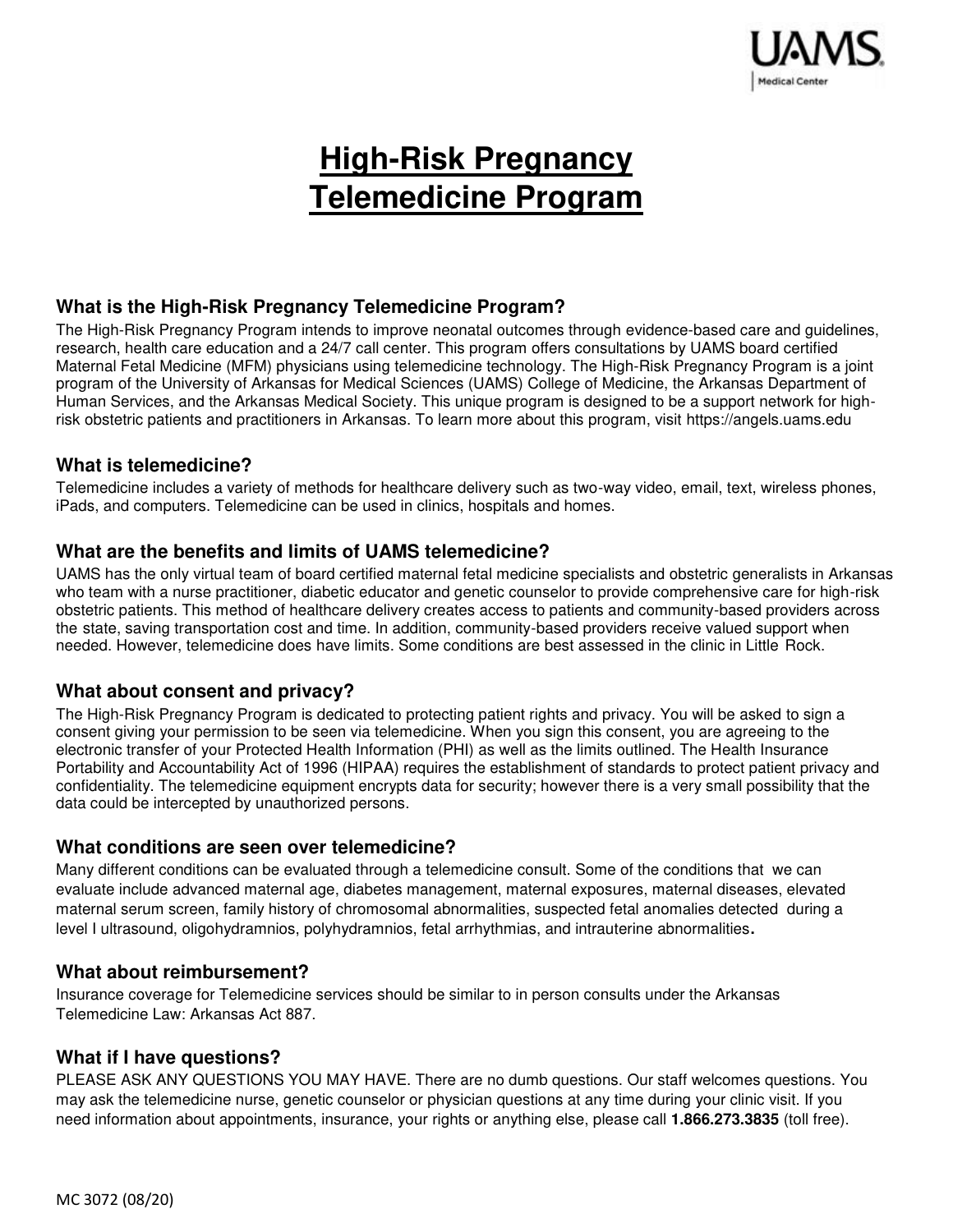

# **Authorization for Release of Information TO UAMS** Arkansas Reproductive Genetics Program

I hereby authorize the Hospital where I deliver my baby and my Obstetrician to release medical information on the patient (mother) and baby of patient to:

 $\overline{1}$ 

UAMS Medical Center, Arkansas Reproductive Genetics Program, 4301 West Markham, Mail Slot 506, AR 72205, Phone (501) 296-1700, Fax (501) 296-1701.

| 1.               | <b>Estimated date of delivery:</b>                                                                                                                                                                                                                                                                                                                                                                                                                                                           |                            |                                                                                                                  |  |
|------------------|----------------------------------------------------------------------------------------------------------------------------------------------------------------------------------------------------------------------------------------------------------------------------------------------------------------------------------------------------------------------------------------------------------------------------------------------------------------------------------------------|----------------------------|------------------------------------------------------------------------------------------------------------------|--|
| 2.               | Name of Hospital where                                                                                                                                                                                                                                                                                                                                                                                                                                                                       |                            |                                                                                                                  |  |
|                  | I plan to deliver my baby (if known)<br>Address                                                                                                                                                                                                                                                                                                                                                                                                                                              |                            |                                                                                                                  |  |
|                  | Street Address                                                                                                                                                                                                                                                                                                                                                                                                                                                                               | $\overline{City}$          | $\overline{Zip}$<br><b>State</b>                                                                                 |  |
| 3.               | Name of My Obstetrician:                                                                                                                                                                                                                                                                                                                                                                                                                                                                     |                            |                                                                                                                  |  |
| $\overline{4}$ . | Name of patient/mother                                                                                                                                                                                                                                                                                                                                                                                                                                                                       |                            |                                                                                                                  |  |
|                  | Medical Record # of mother (if known)<br>Mother's Date of Birth +/or Social Security #:<br>Phone #: $\qquad \qquad$                                                                                                                                                                                                                                                                                                                                                                          |                            |                                                                                                                  |  |
| 5.               | Information requested to be released                                                                                                                                                                                                                                                                                                                                                                                                                                                         |                            |                                                                                                                  |  |
|                  | $X$ Delivery room report                                                                                                                                                                                                                                                                                                                                                                                                                                                                     |                            | $\mathbf{X}$ Baby's Admission Record                                                                             |  |
|                  | $X$ Operative Report                                                                                                                                                                                                                                                                                                                                                                                                                                                                         | X Baby's Discharge Summary |                                                                                                                  |  |
|                  | $X$ Discharge-Summary                                                                                                                                                                                                                                                                                                                                                                                                                                                                        | $X$ Autopsy report         |                                                                                                                  |  |
|                  | Baby's History & Physical<br>Other                                                                                                                                                                                                                                                                                                                                                                                                                                                           |                            |                                                                                                                  |  |
| 6.               | Purpose of release is at the request of the patient or: _______ Insurance or Other Payment<br>Medical Care Other (explain):                                                                                                                                                                                                                                                                                                                                                                  |                            | and the control of the control of the control of the control of the control of the control of the control of the |  |
| 7.               | This Authorization will expire 18 months from the date I signed this Authorization. I understand that I<br>am not required to sign this Authorization, and that I may revoke this Authorization at any time by giving<br>written notice to the Hospital where my baby is delivered. A revocation of this Authorization will not<br>apply to records already released in reliance upon the Authorization. A photocopy of this signed<br>Authorization shall constitute a valid Authorization. |                            |                                                                                                                  |  |
| 8.               | I understand that once the above information is disclosed, it may be re-disclosed by the party receiving<br>the information, and the information may no longer be protected by Federal privacy laws and regulations.<br>However, information disclosed to UAMS is protected by Federal privacy laws and regulations.                                                                                                                                                                         |                            |                                                                                                                  |  |
| 9.               | Treatment, payment, and enrollment or eligibility for benefits will not be conditioned on your signing<br>this Authorization.                                                                                                                                                                                                                                                                                                                                                                |                            |                                                                                                                  |  |
|                  | <b>Signature of Patient/</b>                                                                                                                                                                                                                                                                                                                                                                                                                                                                 |                            |                                                                                                                  |  |
|                  | <b>Legal Representative</b>                                                                                                                                                                                                                                                                                                                                                                                                                                                                  |                            | Date/Time:                                                                                                       |  |
|                  | If Legal Representative signs for Patient (mother), state relationship:                                                                                                                                                                                                                                                                                                                                                                                                                      |                            | Date:                                                                                                            |  |
|                  | (such as parent of a minor, court-appointed guardian,                                                                                                                                                                                                                                                                                                                                                                                                                                        |                            |                                                                                                                  |  |
|                  | administrator of estate of deceased, attorney-in-fact appointed                                                                                                                                                                                                                                                                                                                                                                                                                              |                            |                                                                                                                  |  |
|                  | with power of attorney, or health care proxy)                                                                                                                                                                                                                                                                                                                                                                                                                                                |                            |                                                                                                                  |  |



NOTE TO STAFF: Provide Copy of Signed Authorization to Patient/Legal Representative

Med Rec 99-G (06/16) Authorization for ROI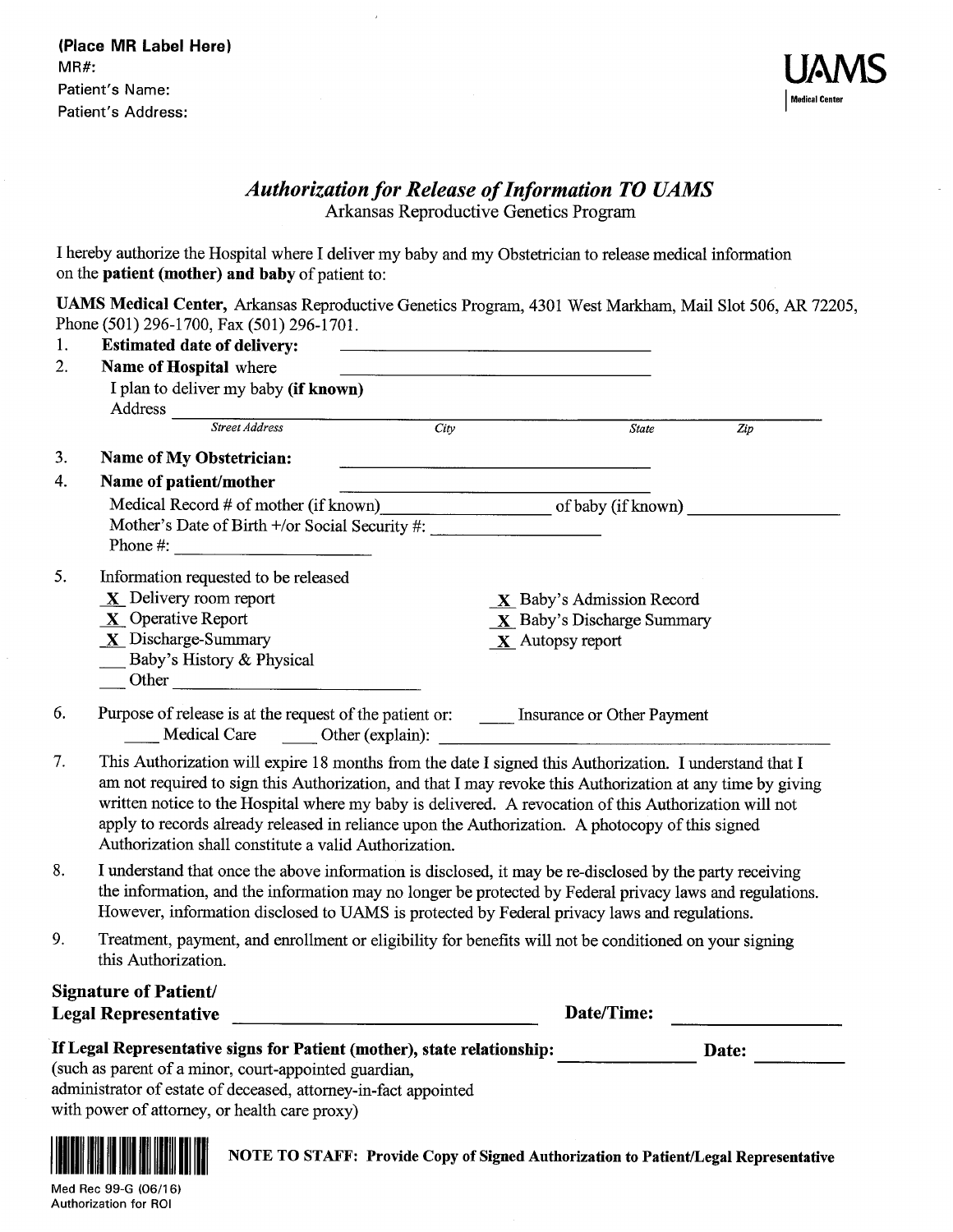(Place MR Label Here) **MR#:** Patient's Name: Patient's Date of Birth:



# **UAMS Medical Center High-Risk Pregnancy Program**

#### **INSURANCE**

It is your responsibility to work with your physician and insurance carrier to meet the requirements of your policy. Failure to do so may result in a denial/reduction of insurance coverage. If your insurance carrier is Tricare/Humana, QualChoice, Prudential, BCBS or any HMO, you may need a referral from your primary care physician for your visit with UAMS. You will be expected to make a payment for any co-payment/deductible required by your particular plan. A referral from your primary care physician does not waive the necessity of these payments.

If you have Arkansas Medicaid, please include your number with your paperwork.

If you are a self-pay Health Department referral and met qualifications for the "Women's Health referral/payment agreement for perinatal health services, it is your responsibility to provide this paperwork at the time of your visit". Failure to do so may result in you being responsible for payment. Contact your local health unit with any questions regarding this form. If you have questions regarding your bill or insurance, please call to speak with the insurance coordinator; their number is 501-686-7400.

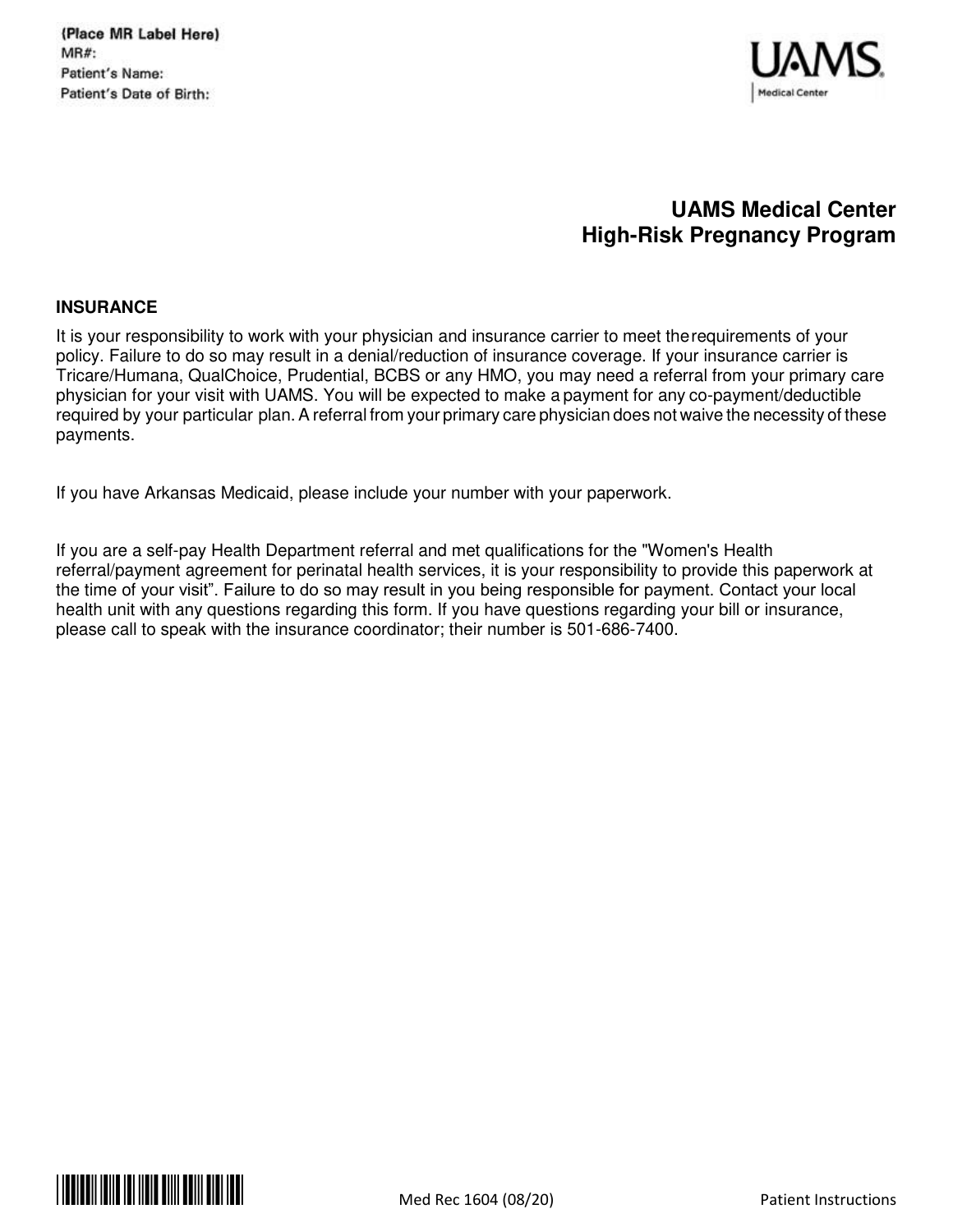

# **UAMS High-Risk Pregnancy Program**

# **Please remember to include a copy of both the front and the back of your insurance card!**

Insurance Card FRONT

Insurance Card BACK

*\*Note: If we do not receive this information, the patient account will be the responsibility of the guarantor.* 

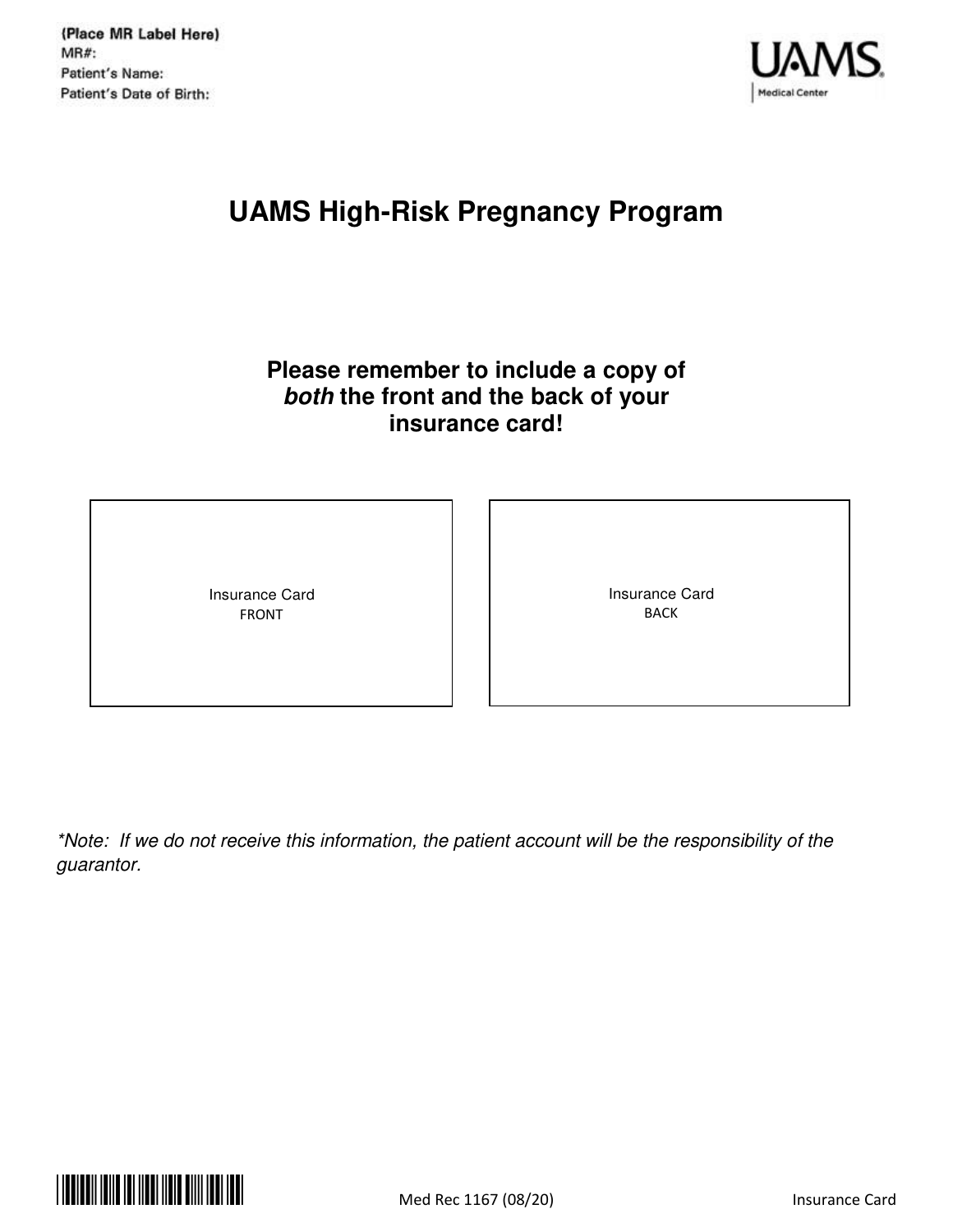

# Authorization and Consent for Third Party Patient Account Responsibility

# To Be Completed By Patient:

I hereby authorize and give consent for billing statements of my treatment by UAMS to be mailed to the person named below, at the address indicated below. I understand that the billing statement includes a description of services provided. I further understand that this person will accept full responsibility as the Guarantor of my patient account to pay any balance remaining after insurance has paid.

| Name of Designated Account Guarantor                 |              | (Please Print) |  |  |
|------------------------------------------------------|--------------|----------------|--|--|
| Address to which account statements are to be mailed |              | (Please Print) |  |  |
| City                                                 | <b>State</b> | Zip Code       |  |  |
| Signature of Patient or Guardian                     | Date         | Time           |  |  |

# To Be Completed by Designated Account Guarantor, if the Patient is not the Guarantor:

I agree to accept full financial responsibility for charges incurred by the above named patient for services rendered by UAMS. I agree to pay such charges or any balance remaining after the patient's insurance has paid.

**Signature of Account Guarantor** 

Date

Time

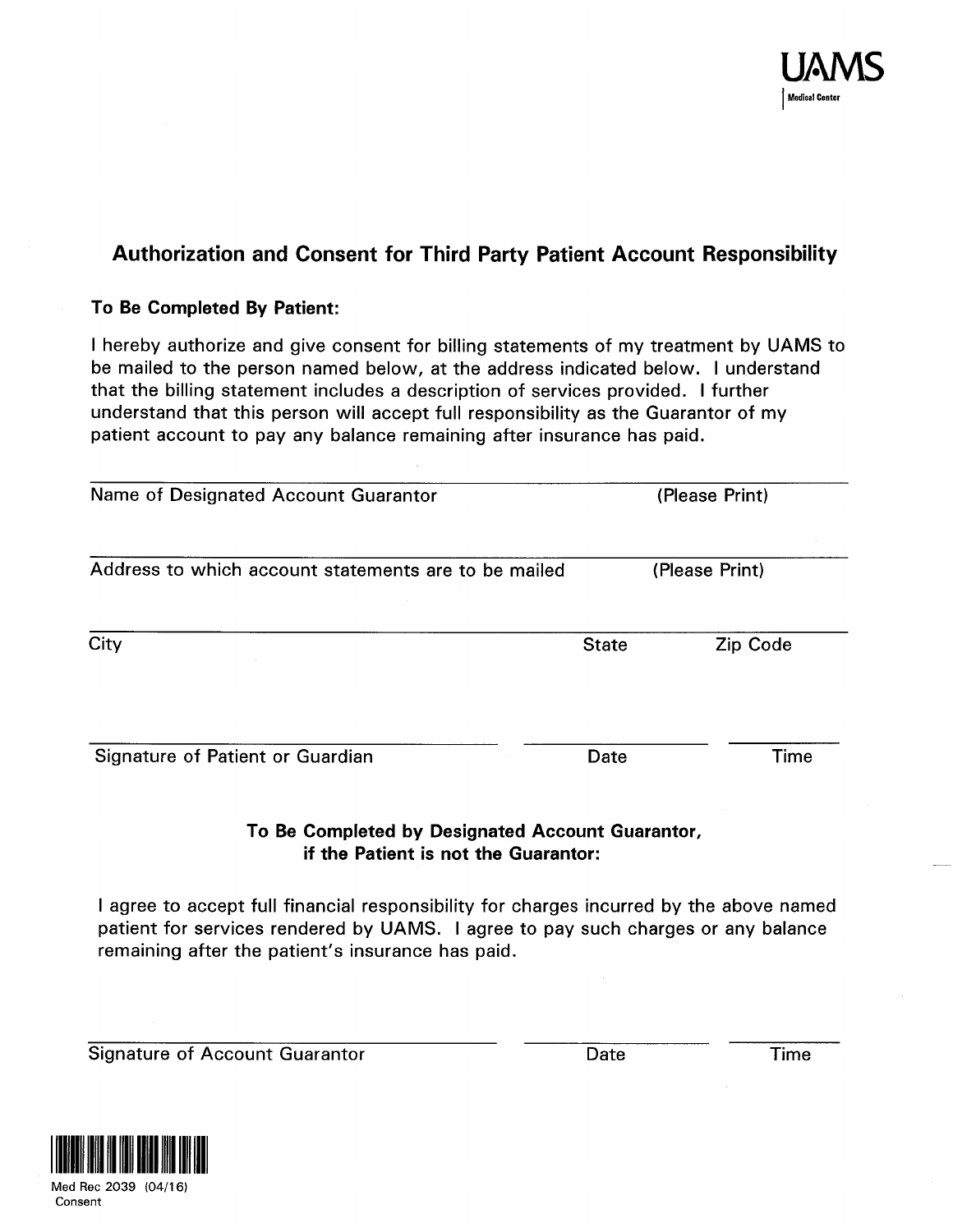

# **Authorization & Consent to Videoconference(s) with the UAMS Telemedicine Clinic**

| Patient's Name: The Contract of the Contract of the Contract of the Contract of the Contract of the Contract o                                                                                                                                                                                                                                                                                                                                                                                                                                                                                                                                                                                                                                                                                                                                                                                                                                                                                                                                            |      |      |
|-----------------------------------------------------------------------------------------------------------------------------------------------------------------------------------------------------------------------------------------------------------------------------------------------------------------------------------------------------------------------------------------------------------------------------------------------------------------------------------------------------------------------------------------------------------------------------------------------------------------------------------------------------------------------------------------------------------------------------------------------------------------------------------------------------------------------------------------------------------------------------------------------------------------------------------------------------------------------------------------------------------------------------------------------------------|------|------|
|                                                                                                                                                                                                                                                                                                                                                                                                                                                                                                                                                                                                                                                                                                                                                                                                                                                                                                                                                                                                                                                           |      |      |
| I understand that my image and my Protected Health Information will be transmitted electronically through the<br>videoconference(s) to physicians, healthcare professionals and to other UAMS personnel.<br>I understand that the individuals receiving my information are authorized to receive the information.<br>I understand that the information received is for the purpose of providing medical diagnostic assessment and<br>treatment services to me.<br>I understand that the risk of unauthorized persons intercepting the transmission is extremely small.<br>I understand videotapes may be recorded and used to assist with my identification, diagnosis and treatment,<br>and the payment of my bill. These images may also be used for UAMS Health Care Operations such as<br>performance improvement and educational purposes within UAMS. Other than for treatment, payment and<br>health care operations, images that identify me will be released outside UAMS only upon written<br>authorization from me or my legal representative. |      |      |
| I understand that I may withdraw my permission at any time prior to the videoconference or during the<br>videoconference(s).<br>I understand that no action will be taken against me for withdrawing my permission.<br>I understand that if I interrupt the videoconference, it will be incomplete and cannot be used to provide<br>treatment or services for my current condition.<br>I understand that I may still get a consultation with a doctor or other healthcare professional.                                                                                                                                                                                                                                                                                                                                                                                                                                                                                                                                                                   |      |      |
| I understand that there are limits to Telemedicine technology, therefore, there is no guarantee that this<br>Telemedicine session will get rid of the need for me to see a doctor in person in order to receive<br>appropriate or additional treatment for my current condition.                                                                                                                                                                                                                                                                                                                                                                                                                                                                                                                                                                                                                                                                                                                                                                          |      |      |
| I have received and read the High-Risk Pregnancy Telemedicine information sheet.<br>I have read this Authorization.<br>I have had the opportunity to ask questions and am satisfied with the answers.                                                                                                                                                                                                                                                                                                                                                                                                                                                                                                                                                                                                                                                                                                                                                                                                                                                     |      |      |
| I give my consent to participate in the UAMS High Risk Pregnancy Telemedicine videoconference(s).                                                                                                                                                                                                                                                                                                                                                                                                                                                                                                                                                                                                                                                                                                                                                                                                                                                                                                                                                         |      |      |
| Patient/Legal Representative Signature                                                                                                                                                                                                                                                                                                                                                                                                                                                                                                                                                                                                                                                                                                                                                                                                                                                                                                                                                                                                                    | Date | Time |
| Printed Name of Patient/Legal Representative                                                                                                                                                                                                                                                                                                                                                                                                                                                                                                                                                                                                                                                                                                                                                                                                                                                                                                                                                                                                              |      |      |
| <b>Witness Signature</b>                                                                                                                                                                                                                                                                                                                                                                                                                                                                                                                                                                                                                                                                                                                                                                                                                                                                                                                                                                                                                                  | Date | Time |
|                                                                                                                                                                                                                                                                                                                                                                                                                                                                                                                                                                                                                                                                                                                                                                                                                                                                                                                                                                                                                                                           |      |      |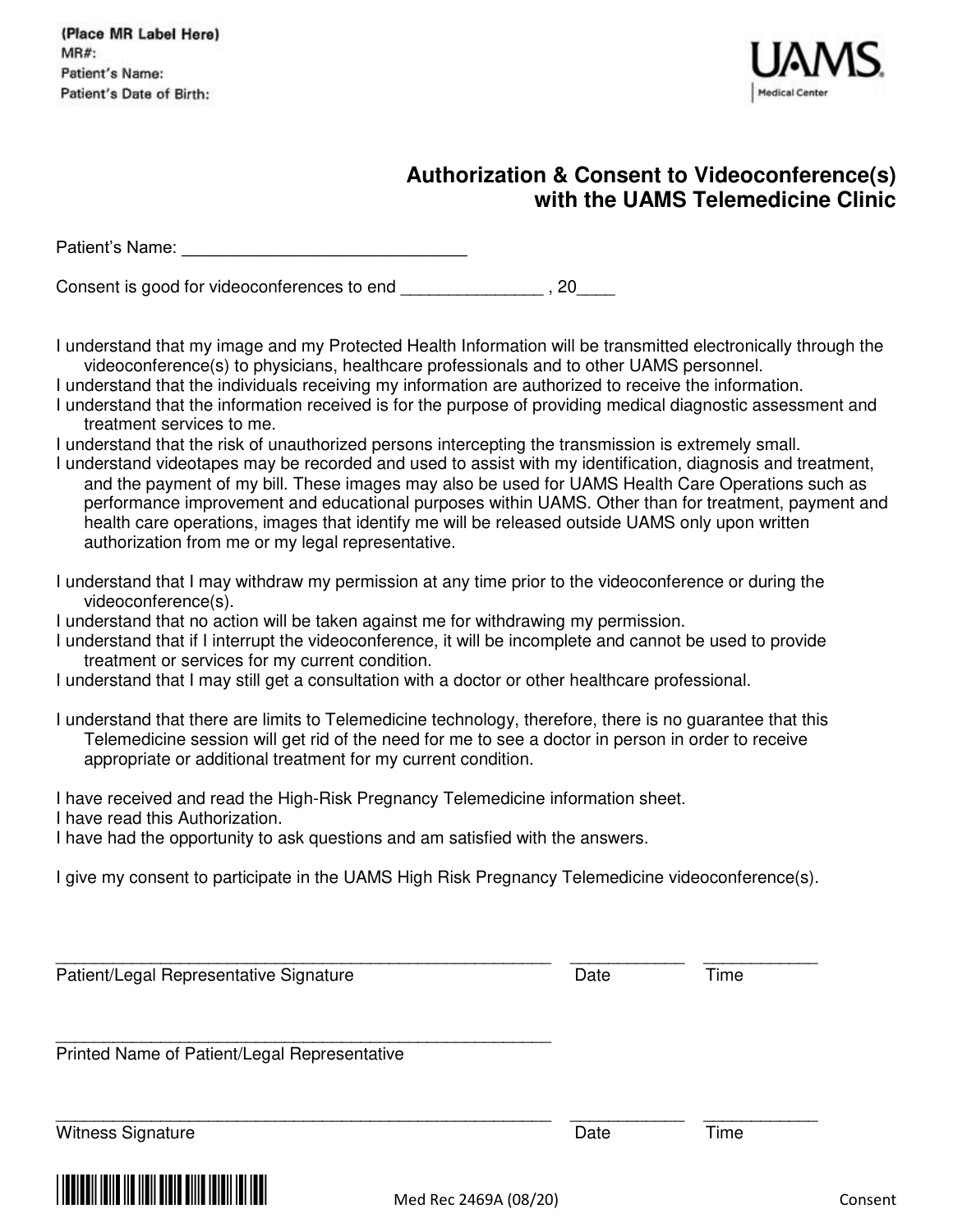(Place MR Label Here) MR#: Patient's Name: Patient's Date of Birth:



# **UAMS Medical Center High-Risk Pregnancy Program Patient Information**

If you need any help completing this form, your genetic counselor or APN can assist you!

Full Name: \_\_\_\_\_\_\_\_\_\_\_\_\_\_\_\_\_\_\_\_\_\_\_\_\_\_\_\_\_\_\_\_\_\_\_\_\_\_\_\_\_\_\_\_\_\_\_\_\_\_\_\_\_\_\_\_\_\_\_\_\_\_\_\_\_\_\_\_\_\_\_\_\_\_\_\_\_\_\_

Address:

Name of Baby's Father: **We are all that the set of the set of the set of the set of the set of the set of the set of the set of the set of the set of the set of the set of the set of the set of the set of the set of the se** 

|                            | You | Father of the Baby |
|----------------------------|-----|--------------------|
| Phone #                    |     |                    |
| <b>Birthdate</b>           |     |                    |
| Social Security #          |     |                    |
| <b>Education Completed</b> |     |                    |
| Occupation                 |     |                    |
| Ethnicity                  |     |                    |

\_\_\_\_\_\_\_\_\_\_\_\_\_\_\_\_\_\_\_\_\_\_\_\_\_\_\_\_\_\_\_\_\_\_\_\_\_\_\_\_\_\_\_\_\_\_\_\_\_\_\_\_\_\_\_\_\_\_\_\_\_\_\_\_\_\_\_\_\_\_\_\_\_\_\_\_\_\_\_\_\_\_\_\_\_\_\_\_

\_\_\_\_\_\_\_\_\_\_\_\_\_\_\_\_\_\_\_\_\_\_\_\_\_\_\_\_\_\_\_\_\_\_\_\_\_\_\_\_\_\_\_\_\_\_\_\_\_\_\_\_\_\_\_\_\_\_\_\_\_\_\_\_\_\_\_\_\_\_\_\_\_\_\_\_\_\_\_\_\_\_\_\_\_\_\_\_

#### **MEDICAL AND PREGNANCY INFORMATION**

Have you experienced any pain or bleeding during this pregnancy? If so, please explain:

Please list any allergies:  $\Box$ 

Please list any medications you have taken during this pregnancy: \_\_\_\_\_\_\_\_\_\_\_\_\_\_\_\_\_\_\_\_\_\_\_\_\_\_\_\_\_\_\_\_\_\_\_

Total number of pregnancies: \_\_\_\_\_\_\_\_\_\_\_\_\_\_\_\_\_\_\_\_\_

Date of last menstrual period:

Estimated due date:  $\blacksquare$ 

Who is the healthcare provider/doctor taking care of you in this pregnancy?

## **PREGNANCY INFORMATION**

\_\_\_\_\_\_\_\_\_\_\_\_\_\_\_\_\_\_\_\_\_\_\_\_\_\_\_\_\_\_\_\_\_\_

| Year | Gestational<br>age at time of<br>delivery | Mode of delivery<br>(vaginal/c-section) | Gender | Complications (e.g. gestational diabetes,<br>preeclampsia, miscarriage) |
|------|-------------------------------------------|-----------------------------------------|--------|-------------------------------------------------------------------------|
|      |                                           |                                         |        |                                                                         |
|      |                                           |                                         |        |                                                                         |
|      |                                           |                                         |        |                                                                         |
|      |                                           |                                         |        |                                                                         |
|      |                                           |                                         |        |                                                                         |
|      |                                           |                                         |        |                                                                         |